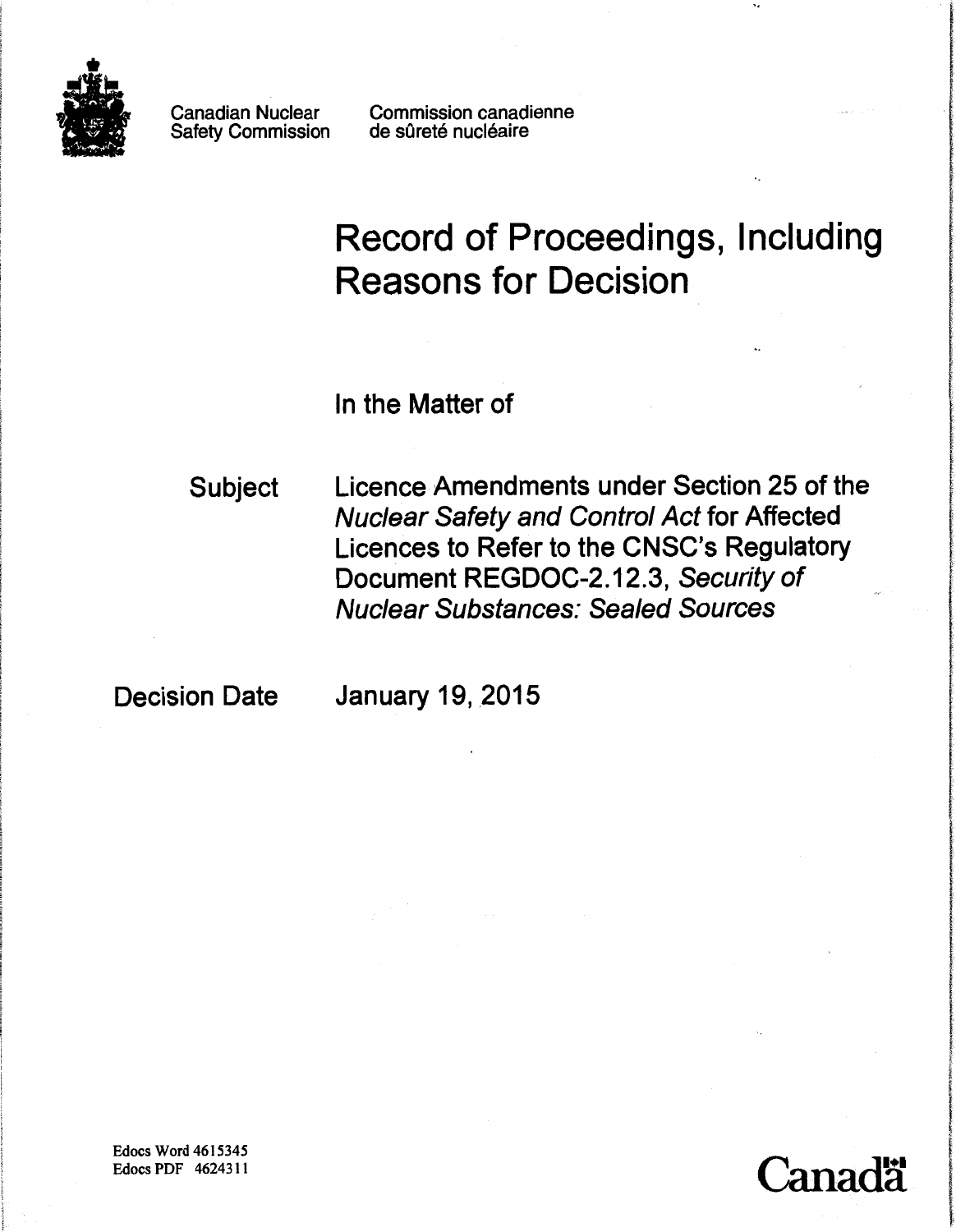# **RECORD OF PROCEEDINGS**

| Purpose:          | Licence Amendments Under Section 25 of the Nuclear<br>Safety and Control Act for Affected Licences to Refer to<br>the CNSC's Regulatory Document REGDOC-2.12.3,<br><b>Security of Nuclear Substances: Sealed Sources</b> |
|-------------------|--------------------------------------------------------------------------------------------------------------------------------------------------------------------------------------------------------------------------|
| Date of decision: | January 19, 2015                                                                                                                                                                                                         |
| Location:         | Canadian Nuclear Safety Commission (CNSC)<br>280 Slater St., Ottawa, Ontario                                                                                                                                             |
| Members present:  | M. Binder, Chair                                                                                                                                                                                                         |

**Licences:** Amended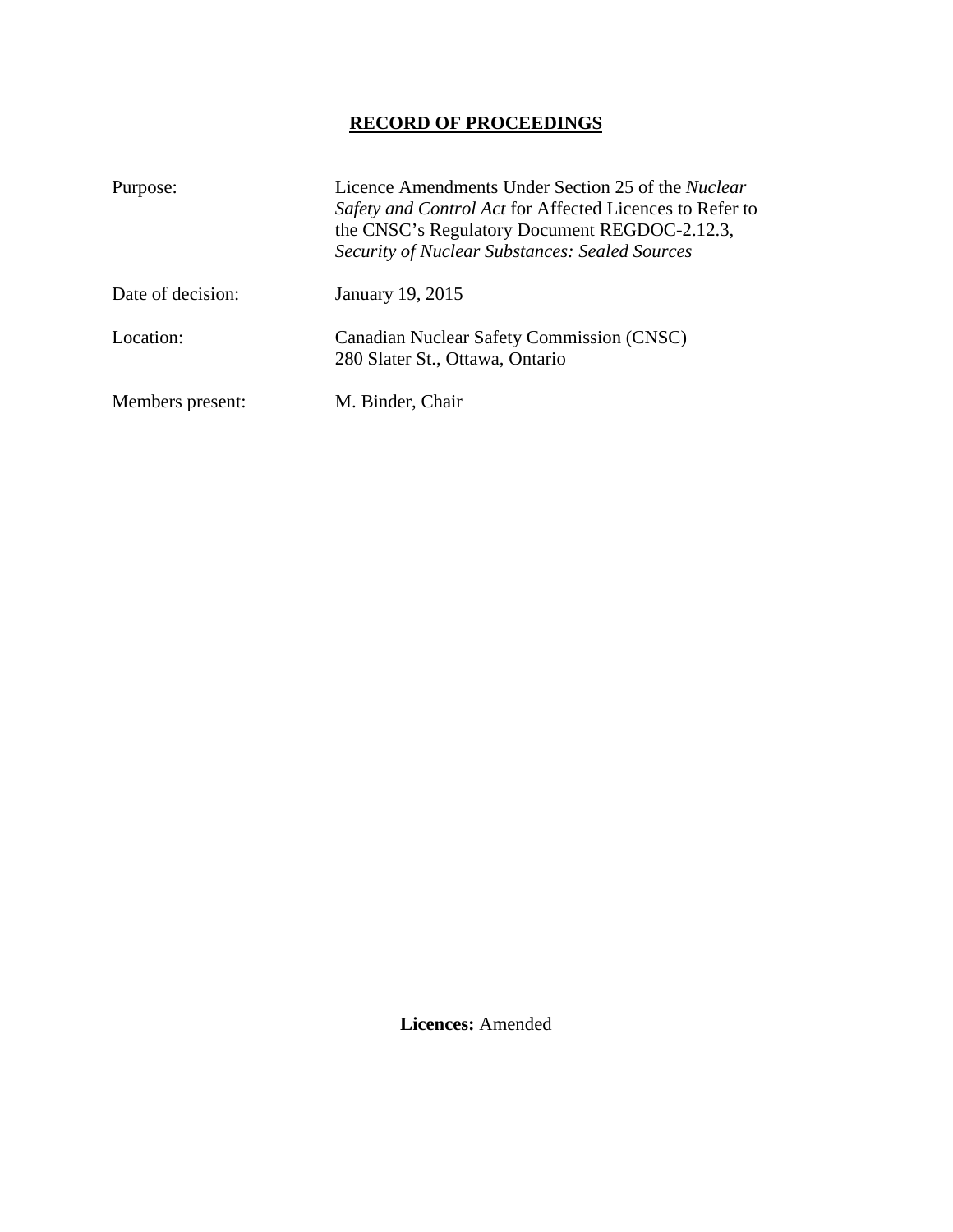## **Table of Contents**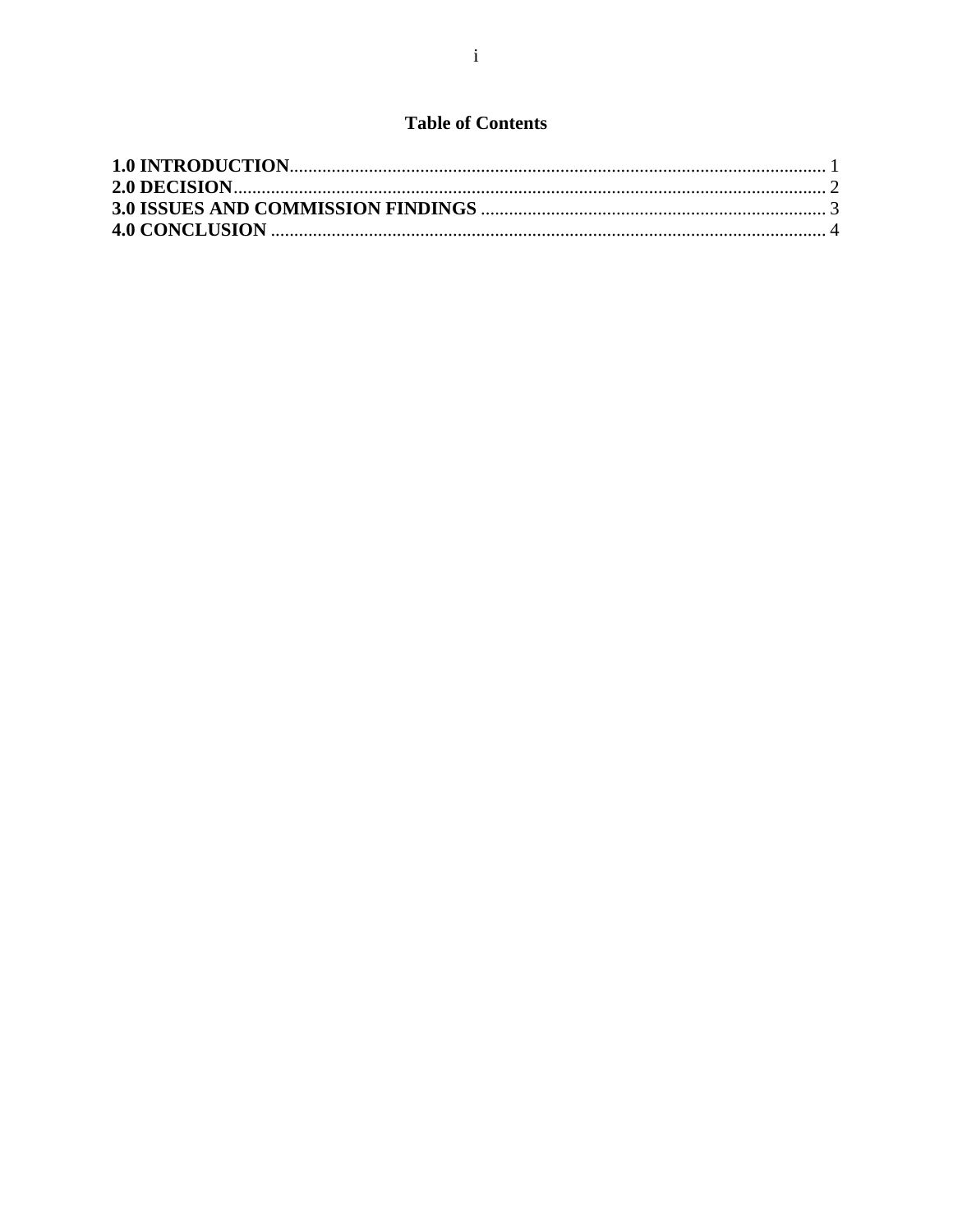#### <span id="page-3-0"></span>**1.0 INTRODUCTION**

- 1. Following a public meeting of the Commission in February 2013, the Commission approved CNSC REGDOC-2.12.3, *Security of Nuclear Substances: Sealed Sources* (formerly RD/GD-338). During this public meeting, the Commission also considered CNSC staff's suggested phase-in of REGDOC-2.12.3, which would require licensee compliance by May 31, 2015 for Category 1 and 2 sealed sources and May 31, 2018 for all remaining Category 3, 4 and 5 sealed sources. REGDOC-2.12.3 was subsequently published in May 2013.
- 2. The Canadian Nuclear Safety Commission<sup>[1](#page-3-1)</sup> (CNSC), under section 25 of the *Nuclear* Safety and Control Act<sup>[2](#page-3-2)</sup> (NSCA), is considering amending, on its own motion, all affected licences to include a condition requiring compliance with REGDOC-2.12.3. The licence amendment that CNSC staff proposed would set out the minimum security measures that licensees must implement to prevent the loss, sabotage, illegal use, illegal possession or illegal removal of sealed sources being transported by road within Canada. REGDOC-2.12.3 also provides information and guidance on how to meet minimum security measures, including measures related to transport vehicles, containers, and security plans.
- 3. The proposed licence condition to require affected licensees to comply with REGDOC-2.12.3 states:

*"The licensee shall implement the security measures for sealed sources as set out in Regulatory Document REGDOC-2.12.3,* Security of Nuclear Substances: Sealed Sources*, as amended from time to time:* 

*a) by no later than May 31, 2015, for Category 1 and 2 sealed sources, and b) by no later than May 31, 2018 for Category 3, 4 and 5 sealed sources. The sealed source categories are specified in REGDOC-2.12.3."* 

4. The Commission agrees with the principles of the document's requirements, as well as with making compliance with REGDOC-2.12.3 a licence requirement. Since this licence amendment would make compliance with REGDOC-2.12.3 a licence requirement for affected licensees, the Commission provided, pursuant to paragraph 40(1)(b) of the NSCA, potentially affected licensees an opportunity to be heard on this matter, via written submissions, prior to making a final decision.

Issue

5. Pursuant to section 25 of the NSCA, the Commission may, on its own motion, amend a licence under the prescribed conditions. Subsection 8(2) of the *General Nuclear Safety* 

<span id="page-3-1"></span><sup>&</sup>lt;u>.</u> <sup>1</sup> The *Canadian Nuclear Safety Commission* is referred to as the "CNSC" when referring to the organization and its staff in general, and as the "Commission" when referring to the tribunal component.<br><sup>2</sup> Statutes of Canada (S.C.) 1997, chapter (c.) 9.

<span id="page-3-3"></span><span id="page-3-2"></span>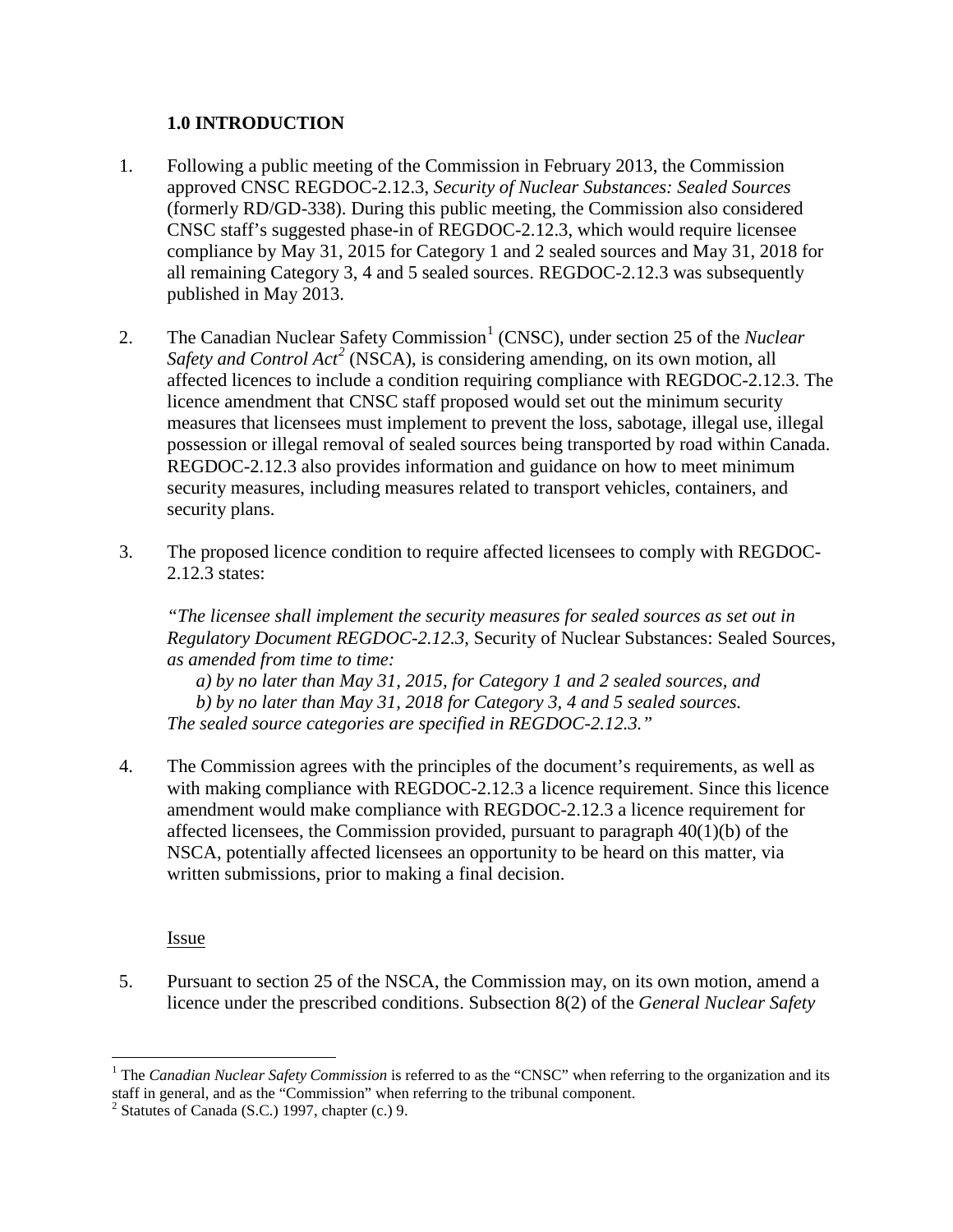*and Control Regulations[3](#page-3-3)* (GNSCR) provides the conditions under which the Commission may, for the purpose of section 25 of the NSCA, on its own motion, amend a licence.

6. Pursuant to section 25 of the NSCA and paragraph 8(2)(h) of the GNSCR, the Commission may amend, on its own motion, a licence when failure to do so could pose an unreasonable risk to the environment, health and safety of persons, and national security. In considering this request, the Commission had to determine whether paragraph 8(2)(h) of the GNSCR was applicable.

Panel

7. Pursuant to section 22 of the NSCA, the President of the Commission established a Panel of the Commission to review this matter. The Commission considered a written submission from CNSC staff (CMD 15-H102). Pursuant to paragraph 40(1)(b) of the NSCA, potentially affected licensees were provided with an opportunity to be heard, in writing, on this proposed licence amendment. The Commission considered written submissions from six licensees (see Appendix A for a detailed list of licensees who filed submissions). CNSC staff reviewed these submissions and provided its review to the Commission in Appendix A of CMD 15-H102.

#### <span id="page-4-0"></span>**2.0 DECISION**

8. Based on its consideration of the matter, as described in more detail in the following sections of this *Record of Proceedings*, the Commission concludes that, pursuant to paragraph 8(2)(h) of the GNSCR, failure to amend the 2517 licences could pose an unreasonable risk to the environment, the health and safety of persons or national security. Therefore, the Commission,

> pursuant to section 25 of the *Nuclear Safety and Control Act*, amends the 2517 licences listed in Appendix B of CMD 15-H102, to include the proposed licence condition requiring compliance with REGDOC-2.12.3, *Security of Nuclear Substances: Sealed Sources*.

- 9. The Commission includes in the licence the conditions as recommended by CNSC staff in CMD 15-H102.
- 10. The Commission also directs CNSC staff to include a reference to REGDOC-2.12.3 in future new licences, as appropriate.

 $\overline{a}$ <sup>3</sup> Statutory Orders and Regulations (SOR)-2000-202.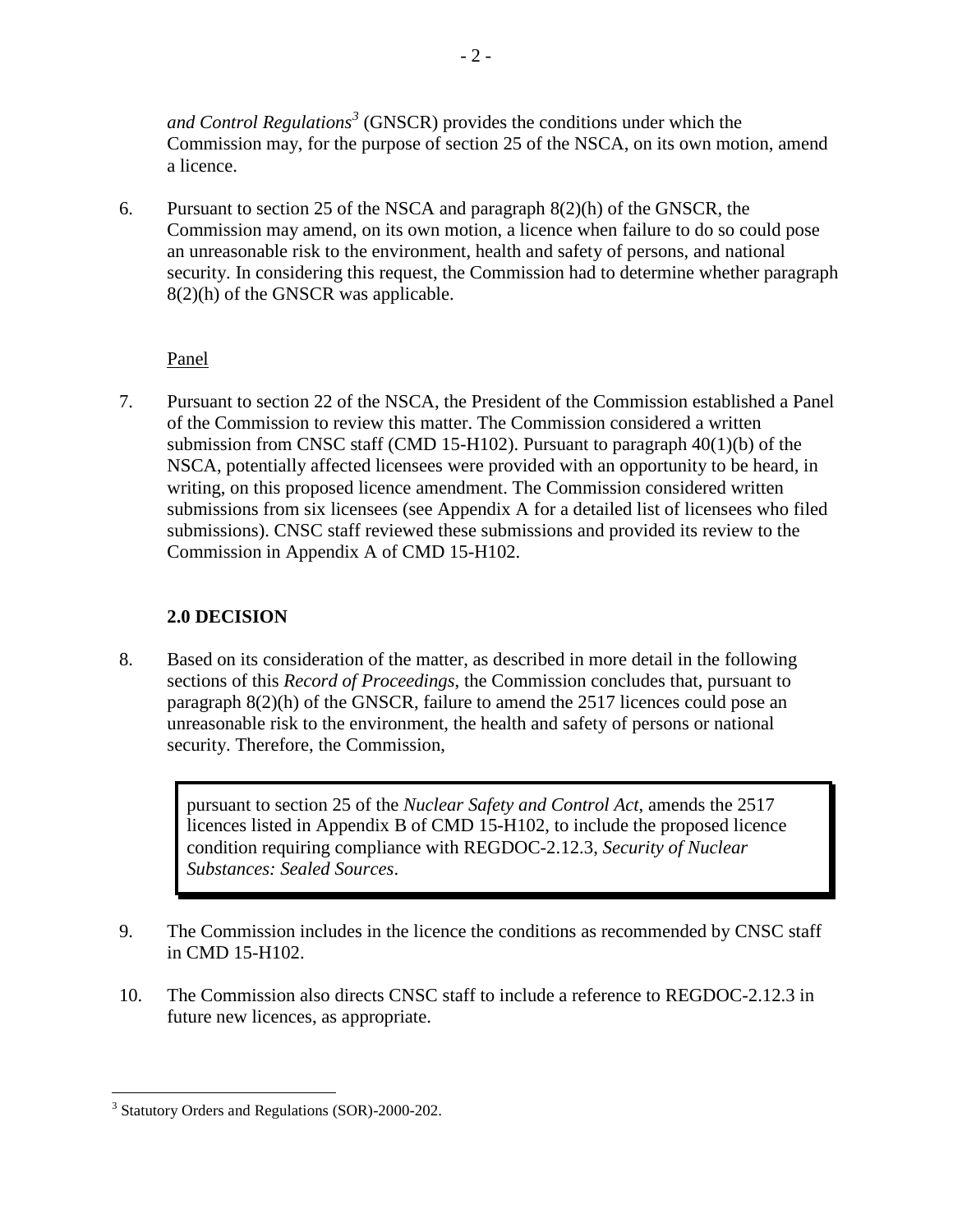#### <span id="page-5-0"></span>**3.0 ISSUES AND COMMISSION FINDINGS**

- 11. CNSC staff submitted that compliance with REGDOC-2.12.3, via this licence amendment, should be implemented in a two-part phase-in period. CNSC staff also noted that this licence amendment would strengthen CNSC regulatory controls over sealed sources, commensurate with risk.
- 12. Several licensees noted in their submissions that, due to the size of their operations, compliance with the requirements as set out by REGDOC-2.12.3 should not be required of them. In its review of these submissions, CNSC staff stated that maintaining the security of nuclear substances is the responsibility of all licensees. The Commission agrees with CNSC staff's review and notes that the requirements in REGDOC-2.12.3 shall be applicable to all affected licensees with Category 1 through Category 5 sealed sources, regardless of the size of their operation.
- 13. In its written submission, All Can Inspection Services (2011) Inc. submitted that the Criminal Records Name Check status of "Cleared" or "Not Cleared" is not detailed enough for a licensee to make an informed decision with respect to allowing unescorted access to nuclear substances or prescribed information, and is an unjust responsibility to place on a licensee. The licensee further provided recommendations on how this requirement could be modified to simplify the determination of trustworthiness and reliability. CNSC staff stated in its review of this submission that all employees granted unescorted access to nuclear substances and prescribed information must have a determination of trustworthiness and reliability, which is the responsibility of the licensee. CNSC staff also noted that the level of investigation needed for employees who have been employed for over five years with the same employer is not the same as that required for new or recently hired individuals, and provided further details on these requirements. The Commission concurs with CNSC staff's review of this submission.
- 14. In its written submission, Schlumberger Oilfield Services submitted that the background and trustworthiness check requirements in REGDOC-2.12.3 are nicely aligned with the requirements of Natural Resources Canada's Explosives Regulatory Division and that this will assist licensees who also use explosives to streamline their compliance program.
- 15. In its written submission, Schlumberger Oilfield Services expressed concern over the expectation that licensees shall have regulatory oversight over carriers during the transport of sealed sources. CNSC staff noted in its review of Schlumberger Oilfield Services' submission that licensees are responsible for the security of nuclear substances when using commercial carriers until the nuclear substances have reached their destination, and must ensure that they contract carriers that meet the applicable requirements. Furthermore, if multiple carriers are used, the licensee shall ensure that the authorized carrier is capable of providing physical security measures for sealed sources while they are in transit or being stored during transportation. Schlumberger Oilfield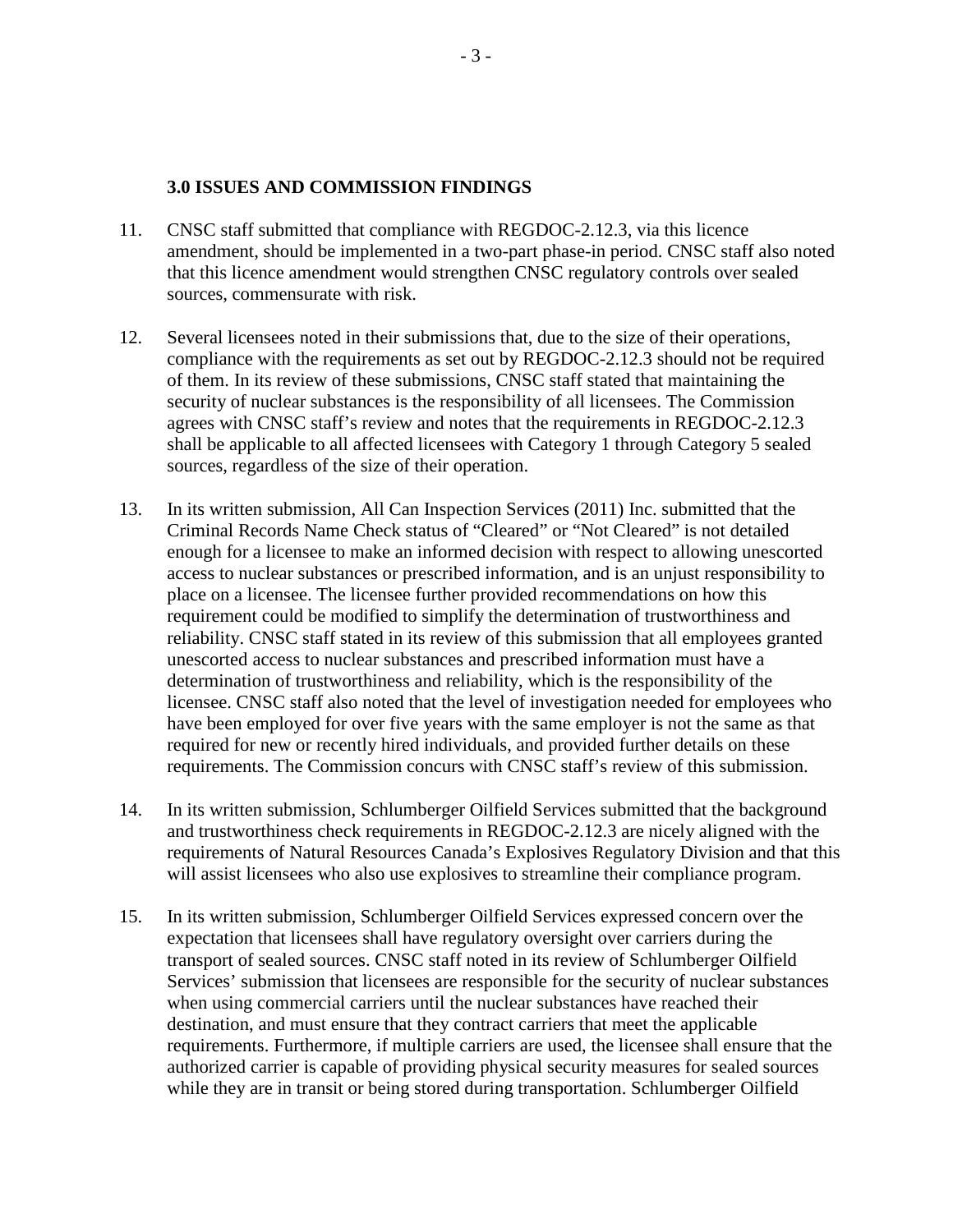Services further submitted that licensees can only have control over their own employees and not those of another corporation (such as a carrier). CNSC staff indicated in its review of this matter that the requirement to verify personnel trustworthiness is limited to the licensee's own employees but further noted that, for the transport of Category 1 or 2 sealed sources, it is the responsibility of the licensee to verify that the carrier implements a process to ensure the trustworthiness and reliability of the carrier's employees.

- 16. In further addressing the submission from Schlumberger Oilfield Services, CNSC staff clarified the requirements for the shipping and transport of sealed sources in REGDOC-2.12.3 and noted that, in accordance with the *Packaging and Transport of Nuclear Substances Regulations[4](#page-6-1)* , carriers are required to transport material in accordance with the consignor's instructions. The consignor is a CNSC licensee and is responsible to ensure that it contracts carriers that meet the applicable requirements in these regulations when transporting sealed sources. In addition, through this proposed licence amendment, the licensee will be responsible to ensure that each carrier that it has under contract is capable of providing the physical security measures as specified in REGDOC-2.12.3 when transporting sealed sources or storing them in transit. The Commission is satisfied with CNSC staff's review of Schlumberger Oilfield Services' submission and its clarification on the shipping and transport of sealed sources.
- 17. In its written submission, Bruce Power submitted that they currently have security measures in place to comply with the *Nuclear Security Regulations*<sup>[5](#page-6-2)</sup>, specific to high security sites such as Bruce A and B, and that these generally meet or exceed the requirements of REGDOC-2.12.3. Bruce Power also noted that CNSC staff recently completed a Type II Security Compliance Inspection at its sites. As such, Bruce Power requested that a decision to include REGDOC-2.12.3 be deferred until after the formal report from the Type II inspection is available and Bruce Power has met with CNSC staff to discuss it. In its review of this submission, CNSC staff stated that, while it recognizes that the security of sealed sources is well controlled by Bruce Power, activities authorized under the licences that are proposed to be amended in this hearing will be subject to compliance with REGDOC-2.12.3 and the proposed phase-in timelines. The Commission is satisfied with and concurs with CNSC staff's review of this matter.

#### <span id="page-6-0"></span>**4.0 CONCLUSION**

18. The Commission has considered the information and submissions from six licensees and CNSC staff and is satisfied that failure to amend the 2517 licences could pose an unreasonable risk to the environment, the health and safety of persons or national security. Therefore, the Commission amends the 2517 licences listed in Appendix B of CMD 15-H102 to include the proposed licence condition requiring compliance with REGDOC-2.12.3:

*"The licensee shall implement the security measures for sealed sources as set out in* 

<sup>-</sup><sup>4</sup> SOR-2000-208.<br><sup>5</sup> SOR-2000-209.

<span id="page-6-2"></span><span id="page-6-1"></span>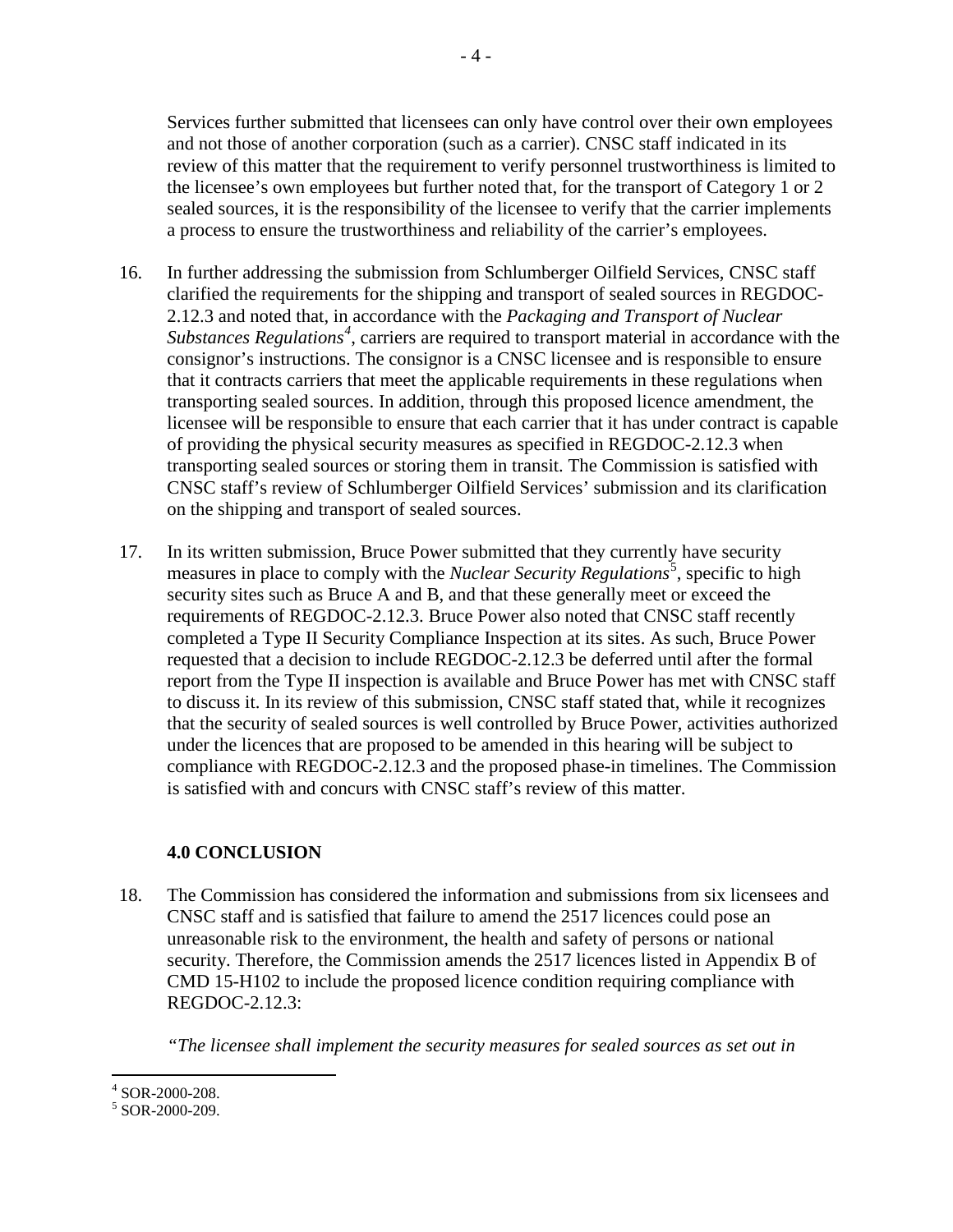*Regulatory Document REGDOC-2.12. 3,* Security of Nuclear Substances: Sealed Sources, *as amended from time to time:* 

*a) by no later than May 31, 2015, for Category 1and2 sealed sources, and b) by no later than May 31, 2018/or Category 3, 4 and 5 sealed sources. The sealed source categories are specified in REGDOC-2.12. 3.* "

 $\mathcal{U}.$ 

**JAN 1 9 2015** 

Michael Binder Date President, Canadian Nuclear Safety Commission